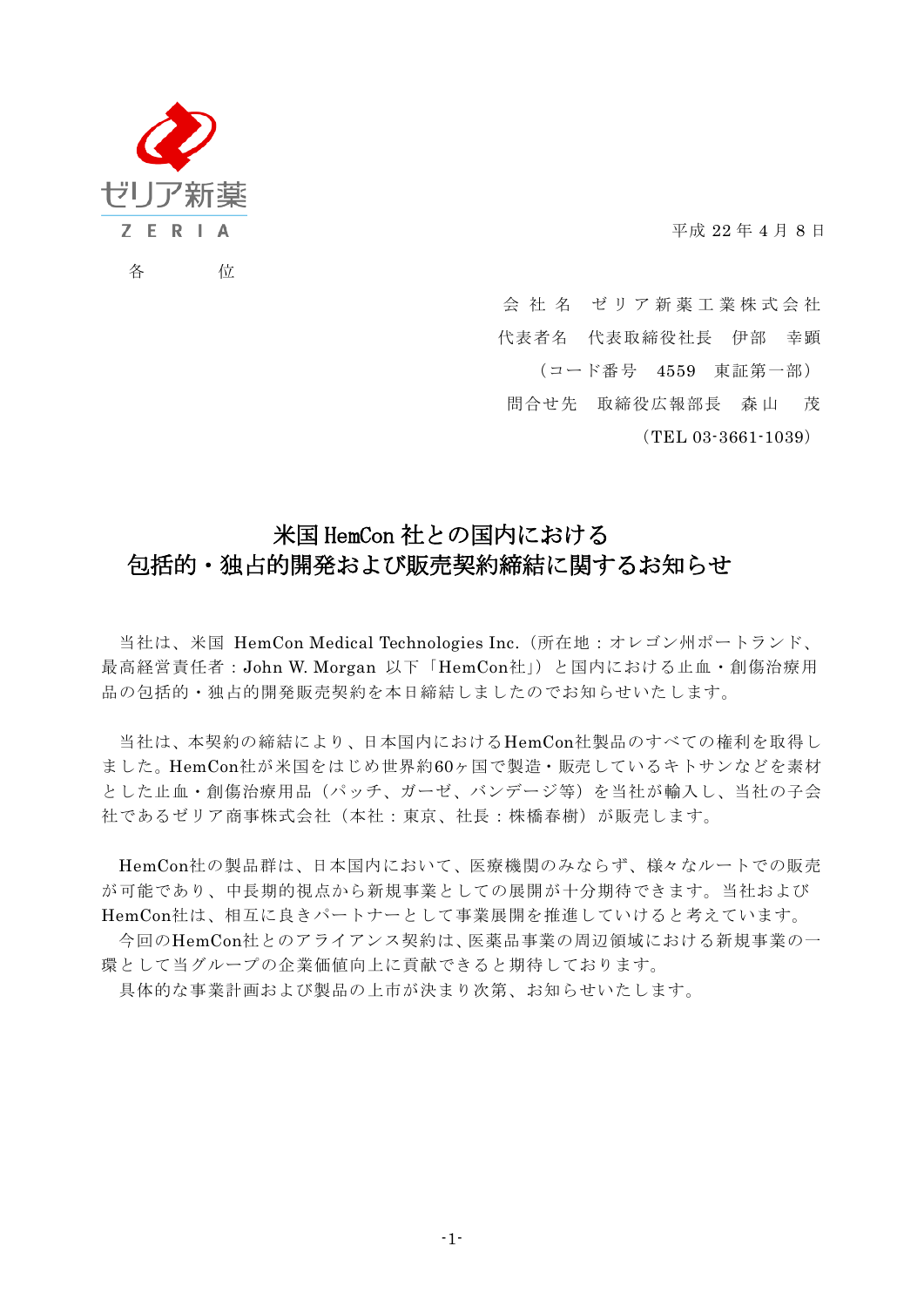[HemCon(ヘムコン)社概要] 1.会社名:HemCon Medical Technologies Inc. (ヘムコン・メディカル・テクノロジー・インク) 2.所在地:アメリカ合衆国 オレゴン州 ポートランド 3.創立・設立:2001年6月 4.代表者:John W. Morgan(ジョン W. モーガン) 5.従業員:127名 6.営業活動:医療用製品および止血用品の製造 7.販売国数:約60カ国(米国、英国、オーストラリア、デンマーク等) 8.主力製品:HemCon Bandage(外傷・裂傷)、ChitoFlex(透析)、HemCon Patch(カテーテ ル)、HemCon Dental Dressings(抜歯)、ChitoGauze(外傷、裂傷) 9.未上場

10.ホームページ:URL http://www.hemcon.com/

## [HemCon社 製品写真]



以 上